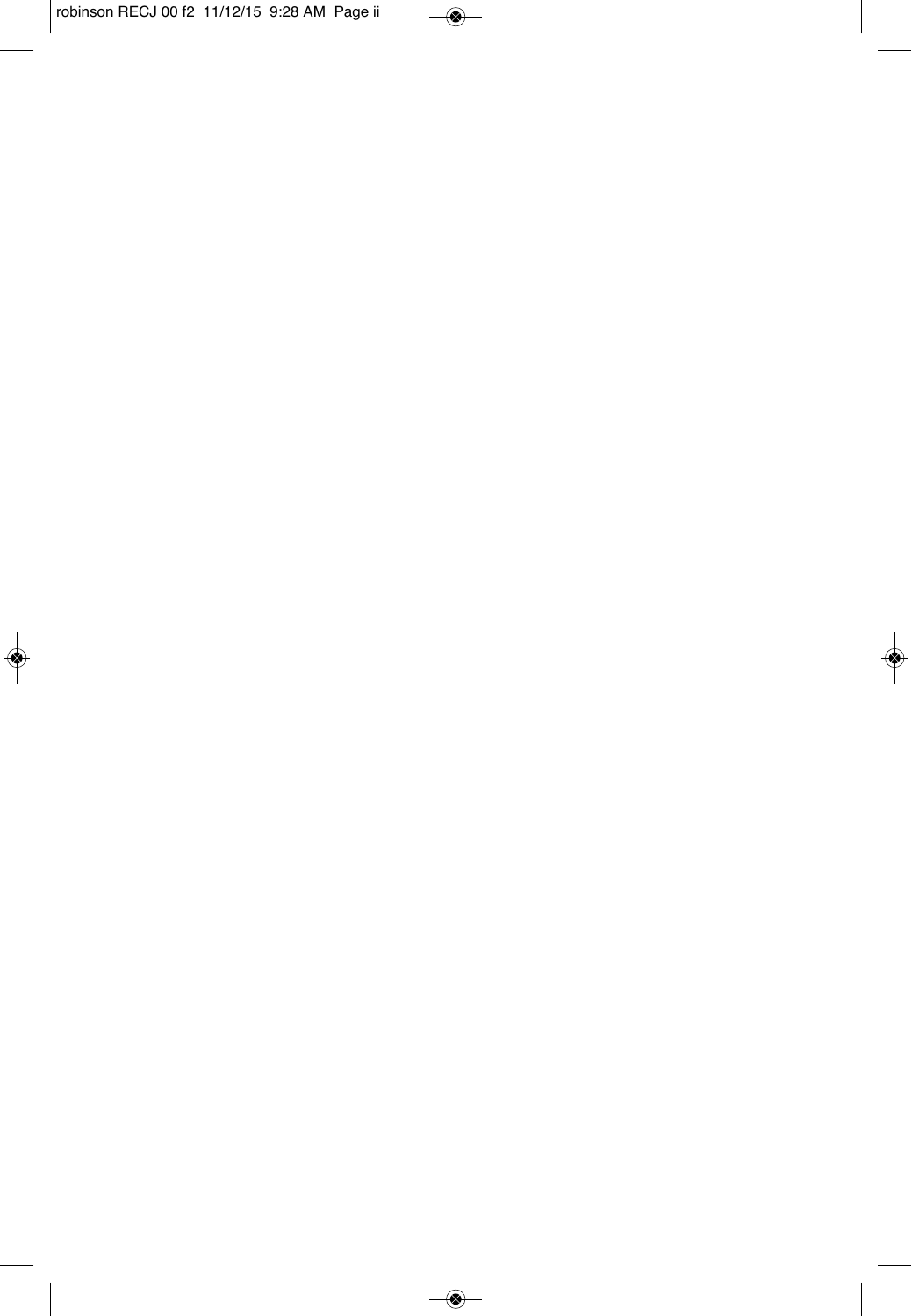# **Race, Ethnicity, Crime, and Justice**

Edited by

**Matthew B. Robinson**



Carolina Academic Press Durham, North Carolina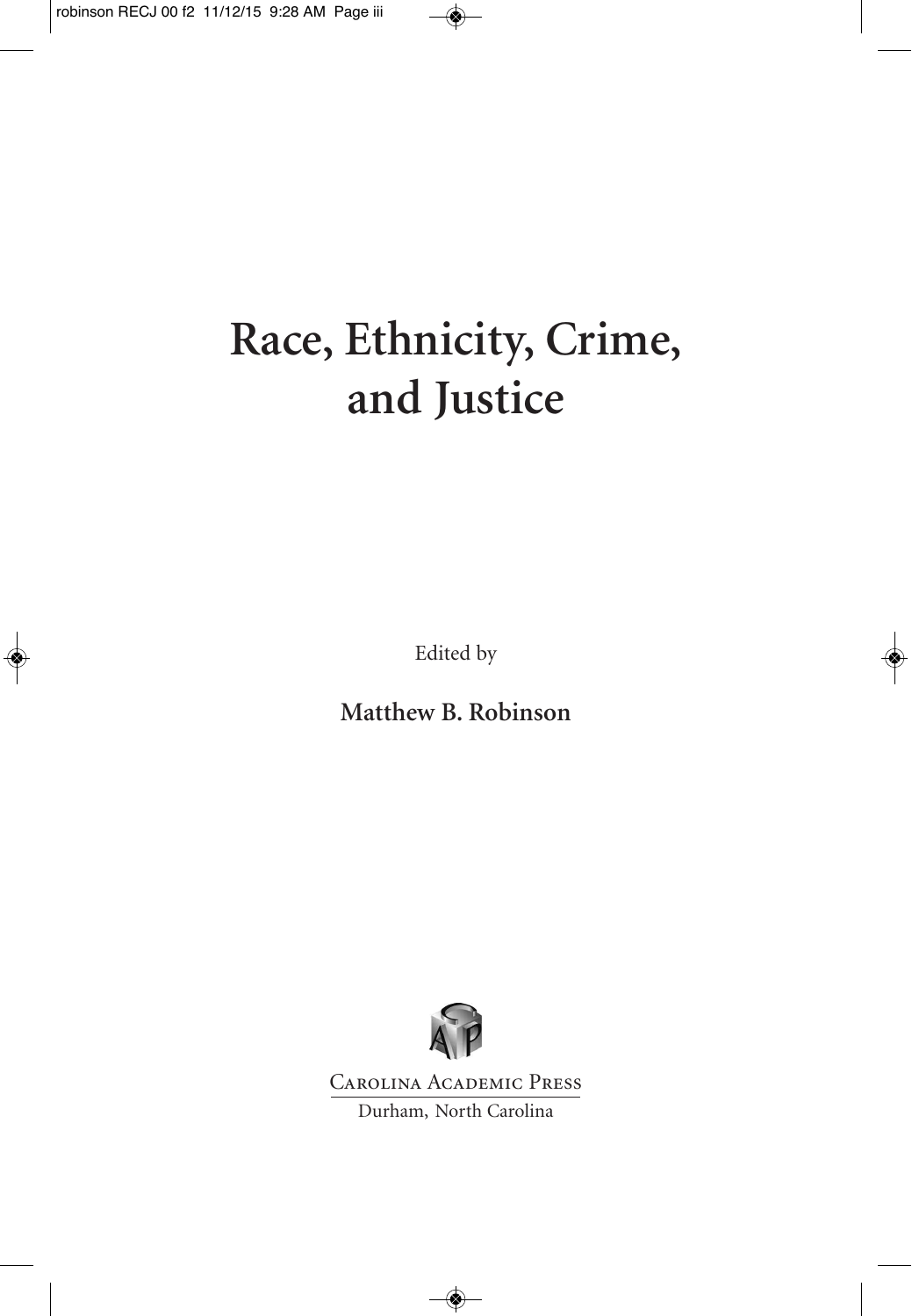Copyright © 2016 Matthew B. Robinson All Rights Reserved

Library of Congress Cataloging-in-Publication Data

Race, ethnicity, crime, and justice / edited by Matthew B. Robinson. pages cm Includes bibliographical references and index. ISBN 978-1-61163-637-6 (alk. paper)

1. Crime and race--United States. 2. Discrimination in criminal justice administration--United States. 3. Criminal justice, Administration of--United States. I. Robinson, Matthew B., editor.

HV9960.U55R33 2015 364.973'089--dc23

2015025603

Carolina Academic Press 700 Kent Street Durham, North Carolina 27701 Telephone (919) 489-7486 Fax (919) 493-5668 www.cap-press.com

Printed in the United States of America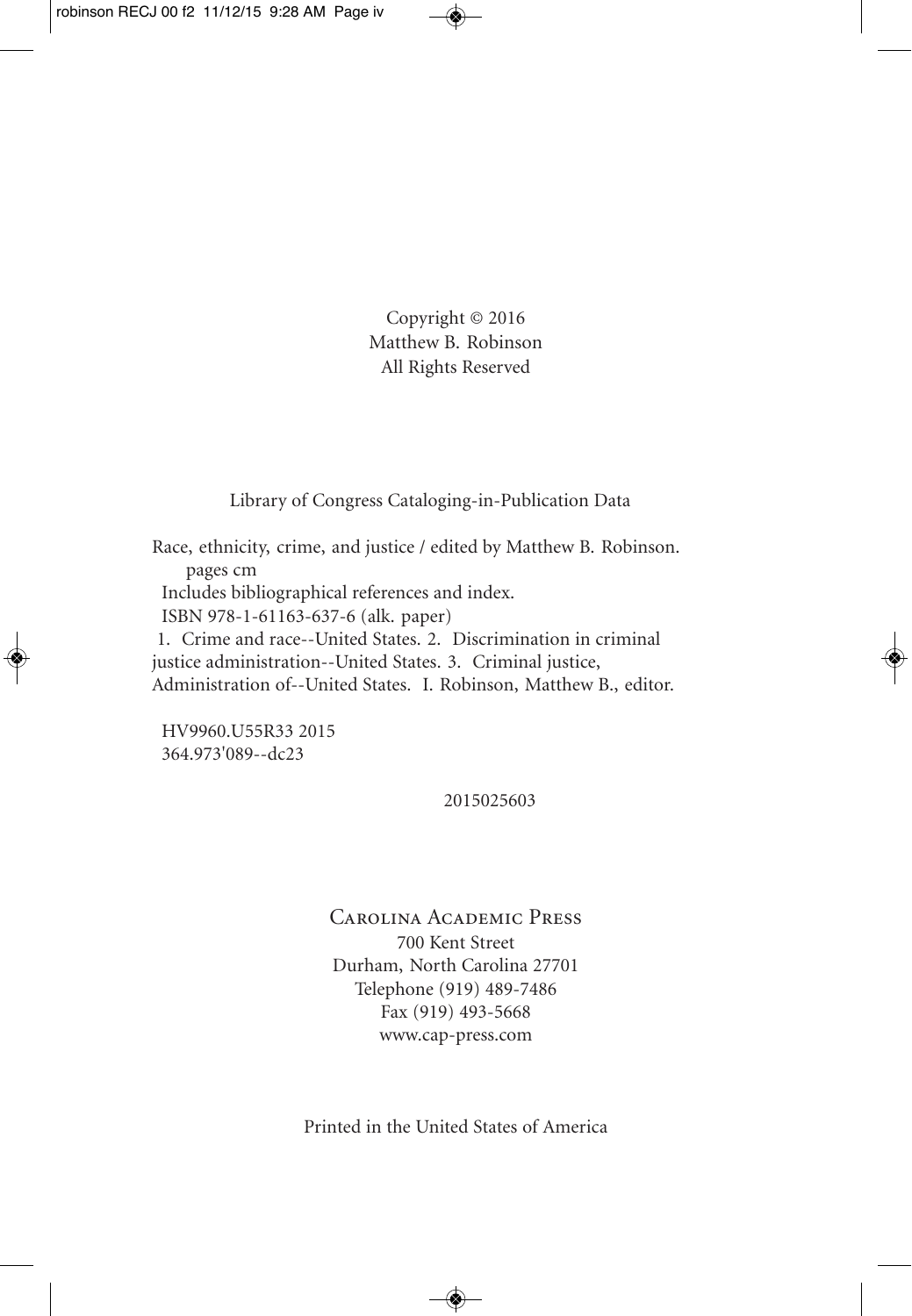## **Contents**

| Preface                                                         | X1             |
|-----------------------------------------------------------------|----------------|
| Chapter $1 \cdot$ Introduction to Race and Ethnicity            | 3              |
| Matthew Robinson                                                |                |
| Introduction                                                    | 3              |
| Key Terms: Race and Ethnicity                                   | $\overline{4}$ |
| What Is Race?                                                   | $\overline{4}$ |
| What Is Ethnicity?                                              | 9              |
| Other Terms Related to Race and Ethnicity                       | 11             |
| Demographic Makeup of the US Population: Past and Present       | 12             |
| A Snapshot of the Major Races and Ethnicities                   |                |
| in the United States                                            | 16             |
| Relationships Between Race, Ethnicity, and Social Class         | 17             |
| Disparities versus Discrimination                               | 19             |
| Types of Discrimination                                         | 20             |
| Conclusion                                                      | 23             |
| <b>Discussion Questions</b>                                     | 24             |
| References                                                      | 24             |
| Chapter $2 \cdot$ Introduction to Criminal and Juvenile Justice | 29             |
| <b>Beverly Crank</b>                                            |                |
| Introduction                                                    | 30             |
| What Is Crime?                                                  | 30             |
| A Few Words on Other Kinds of Crimes                            | 31             |
| What Is Delinquency?                                            | 33             |
| How Much Crime and Delinquency Exists?                          | 34             |
| Measurements of Crime and Delinquency                           | 35             |
| Extent and Trends of Crime and Delinquency                      | 37             |
| Official Statistics: Arrest Data                                | 37             |
| Self-Report Data                                                | 40             |
| Victimization Data                                              | 41             |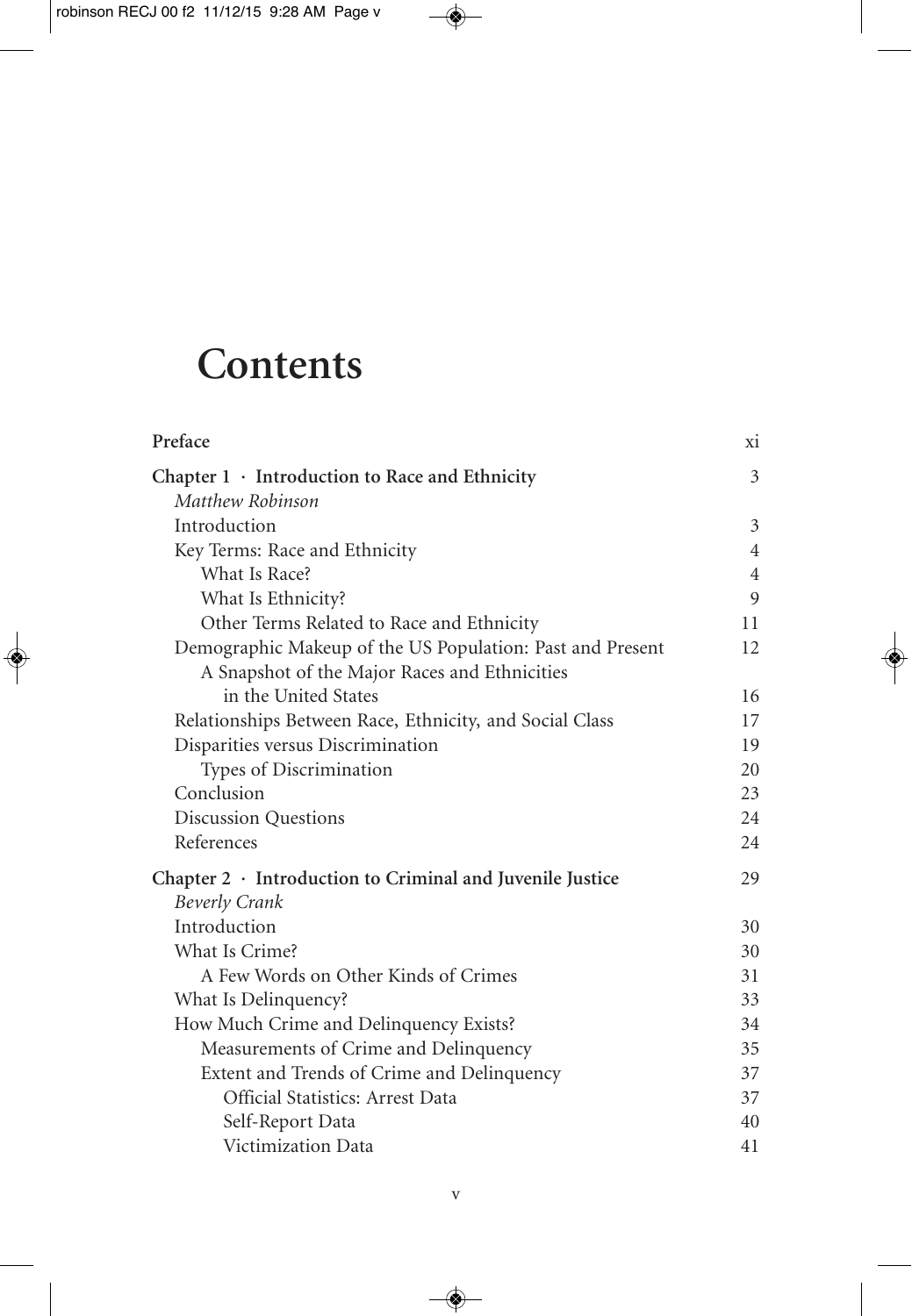| 42 |
|----|
| 42 |
| 44 |
| 44 |
| 47 |
| 48 |
| 48 |
| 49 |
| 50 |
|    |
| 51 |
| 53 |
| 53 |
| 54 |
| 57 |
|    |
| 57 |
| 58 |
| 58 |
| 59 |
| 62 |
| 64 |
| 66 |
| 67 |
| 68 |
| 70 |
| 71 |
| 73 |
| 74 |
| 80 |
| 80 |
| 81 |
| 85 |
|    |
| 85 |
| 86 |
| 87 |
| 88 |
| 91 |
|    |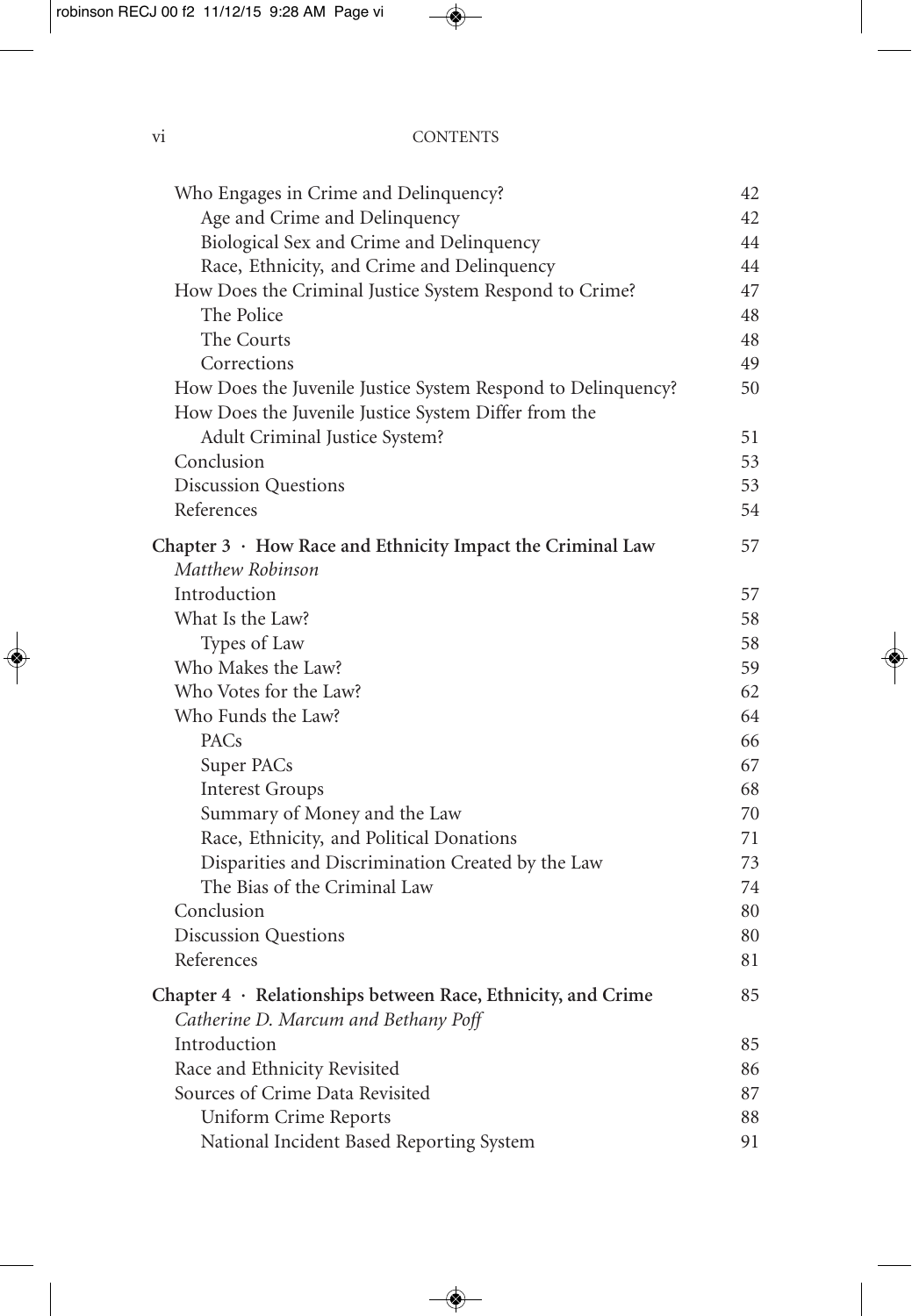| <b>CONTENTS</b> |  |
|-----------------|--|
|                 |  |

| National Crime Victimization Survey                        | 92  |
|------------------------------------------------------------|-----|
| Self-Report Surveys                                        | 95  |
| Evidence of Racial and Ethnic Disparities in Offending     | 96  |
| Explanations of Racial and Ethnic Disparities in Offending | 97  |
| Conclusion                                                 | 103 |
| <b>Discussion Questions</b>                                | 104 |
| References                                                 | 105 |
| Chapter $5 \cdot$ Policing in a Multicultural Society      | 111 |
| Tammatha Clodfelter and Matthew Robinson                   |     |
| Introduction                                               | 111 |
| Policing: The Ideals                                       | 112 |
| Roles of Policing                                          | 113 |
| Law Enforcement Code of Ethics                             | 114 |
| The Realities of Policing                                  | 116 |
| Most Policing Is Local                                     | 117 |
| Most Police Are Focused on Street Crime                    | 118 |
| Persistent Problems with Policing                          | 119 |
| Racial Profiling                                           | 119 |
| Disproportionate Minority Contact                          | 126 |
| <b>Excessive Use of Force</b>                              | 130 |
| Differences in Perceptions of Police                       | 136 |
| Conclusion                                                 | 137 |
| <b>Discussion Questions</b>                                | 138 |
| References                                                 | 138 |
| Chapter 6 · The Courts in a Color-Blind Society            | 143 |
| Marian Williams                                            |     |
| Introduction                                               | 143 |
| What Are the Courts?                                       | 146 |
| <b>Functions of the Courts</b>                             | 146 |
| Ideals of American Courts                                  | 148 |
| Realities of American Courts                               | 148 |
| Disparities in American Courts                             | 150 |
| Disparities in Pre-Trial Outcomes                          | 150 |
| Disparities in Trial Outcomes                              | 157 |
| <b>Explanations for Disparities</b>                        | 160 |
| Differences in Perceptions of Courts                       | 161 |
| Conclusion                                                 | 162 |
| <b>Discussion Questions</b>                                | 163 |
| References                                                 | 163 |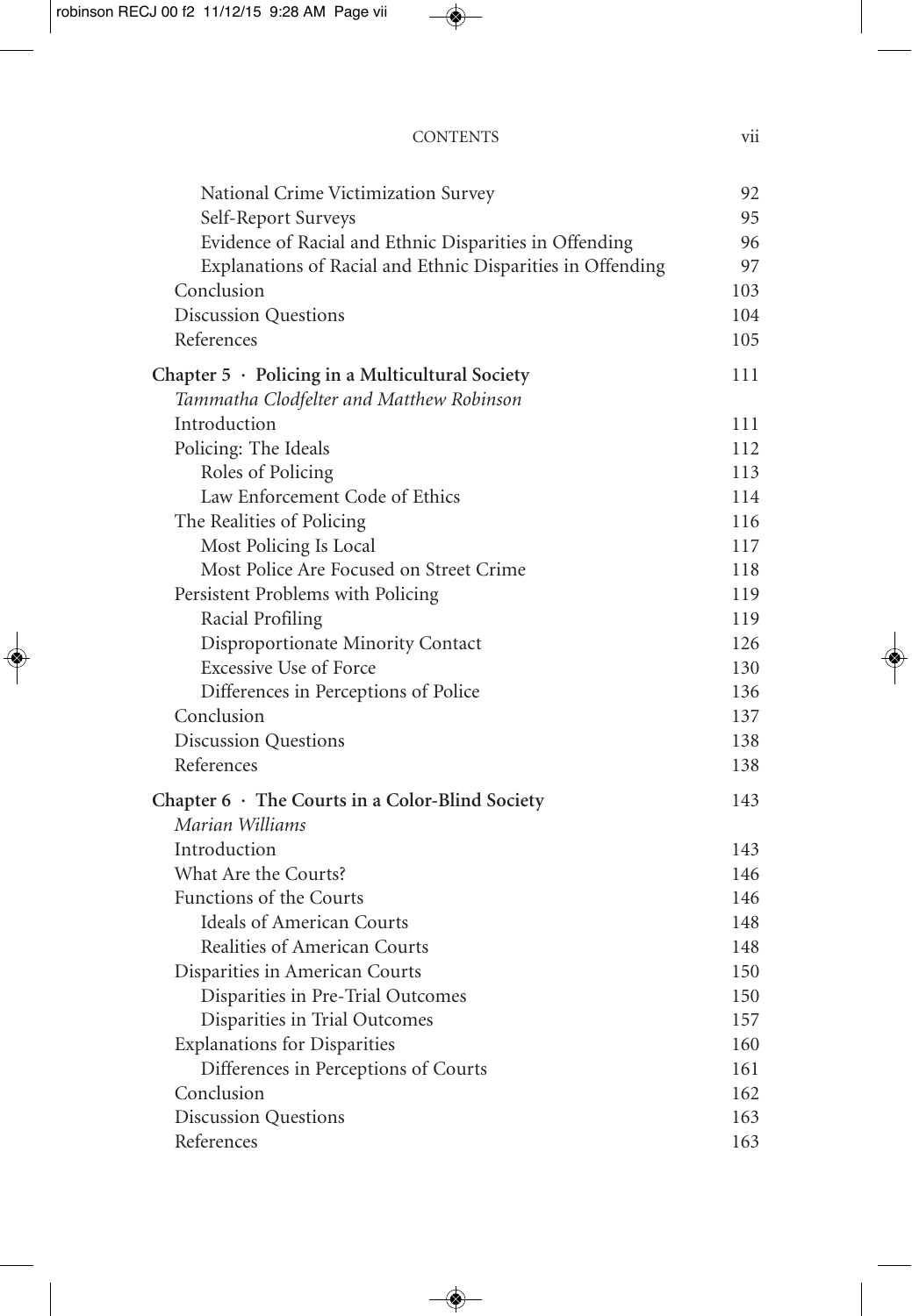#### viii CONTENTS

| Chapter 7 · How Race and Ethnicity Impact Criminal Sentencing | 169 |
|---------------------------------------------------------------|-----|
| Rhys Hester                                                   |     |
| Introduction                                                  | 169 |
| Overview of the Sentencing Process                            | 170 |
| Purposes of Sentencing                                        | 172 |
| U.S. Sentencing Systems: A Brief History of Reform            | 175 |
| Six Key Sentencing Reforms                                    | 177 |
| Racial Impacts of Sentencing Reforms                          | 181 |
| Realities of American Sentencing                              | 183 |
| Disparities in Sentencing                                     | 183 |
| Explaining Disparities in Sentencing                          | 190 |
| Conclusion                                                    | 193 |
| <b>Discussion Questions</b>                                   | 193 |
| References                                                    | 194 |
| Endnotes                                                      | 199 |
| Chapter 8 · Race, Ethnicity, and Corrections                  | 201 |
| Barbara H. Zaitzow                                            |     |
| Introduction                                                  | 201 |
| What Is Corrections?                                          | 202 |
| <b>Functions of Corrections</b>                               | 207 |
| <b>Ideals of American Corrections</b>                         | 209 |
| Realities of American Corrections                             | 211 |
| Racial Disparity                                              | 212 |
| Disparities in Probation and Other Community Sanctions        | 213 |
| Disparities in Jail and Prison                                | 214 |
| Male Inmates                                                  | 214 |
| <b>Female Inmates</b>                                         | 215 |
| Juveniles and "Life" Sentences                                | 216 |
| Death Penalty                                                 | 218 |
| Wrongful Conviction                                           | 222 |
| Differences in Perceptions of Corrections                     | 224 |
| Explanations                                                  | 228 |
| Conclusion                                                    | 230 |
| <b>Discussion Questions</b>                                   | 231 |
| References                                                    | 232 |
| Chapter 9 · Race, Ethnicity, and the Death Penalty in America | 237 |
| Jefferson Holcomb                                             |     |
| Introduction                                                  | 238 |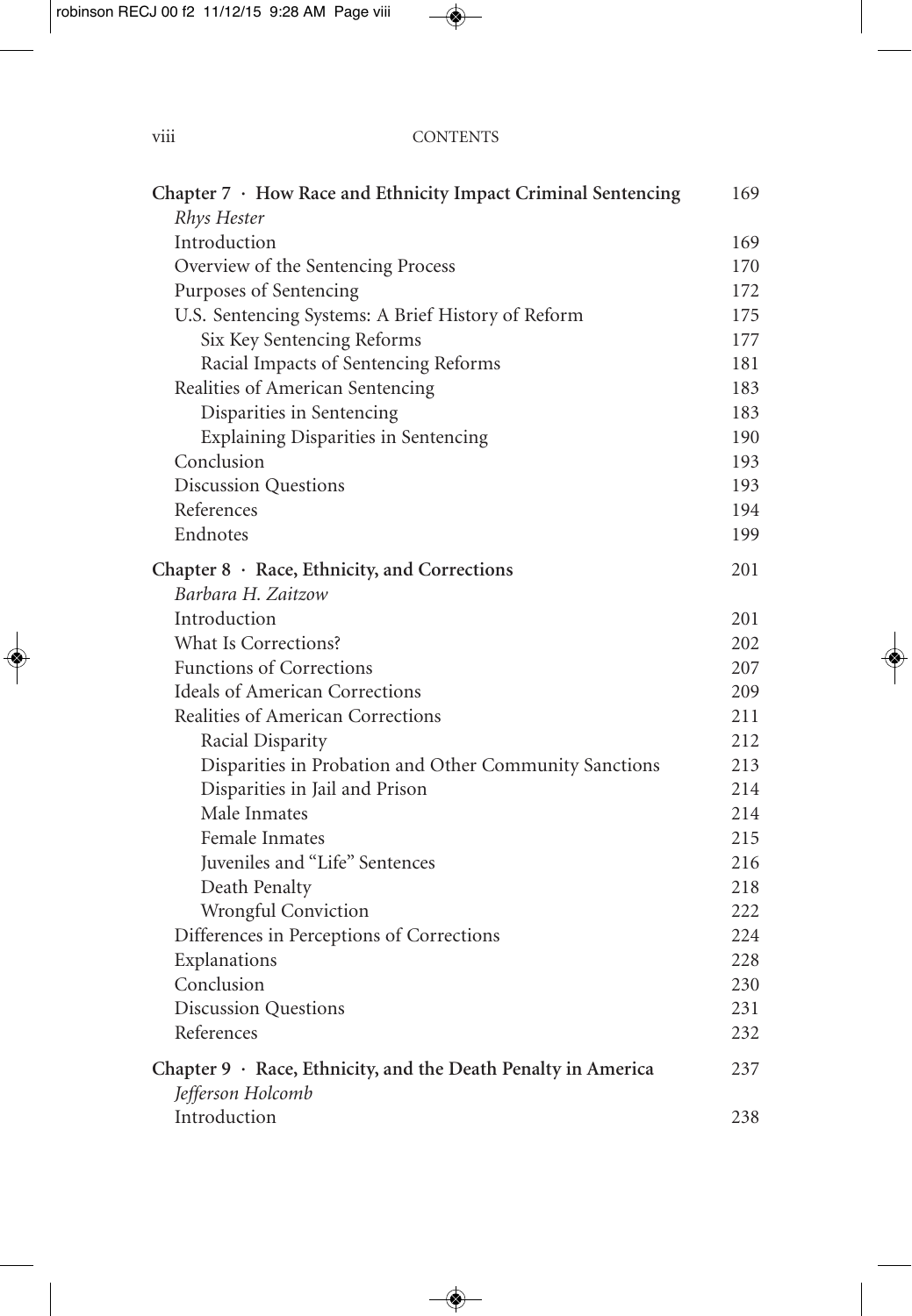#### CONTENTS ix

| What Is Capital Punishment?                                   | 239 |
|---------------------------------------------------------------|-----|
| Functions of Capital Punishment                               | 240 |
| Ideals of American Capital Punishment                         | 240 |
| Realities of American Capital Punishment                      | 241 |
| The Role of Race in America's History with Capital Punishment | 241 |
| Slavery and Capital Punishment                                | 243 |
| The Post-Civil War South and Capital Punishment               | 245 |
| Rape, Race, and the Death Penalty                             | 247 |
| Extra-legal Lynching, Capital Punishment, and Race            | 248 |
| Race and the Constitutionality of the Death Penalty           | 250 |
| Pre- <i>Furman</i> Era                                        | 251 |
| Furman v. Georgia (1972)                                      | 252 |
| Gregg v. Georgia (1976)                                       | 254 |
| McCleskey v. Kemp (1987)                                      | 255 |
| Social Science Research and Evidence of Racial Disparities    | 256 |
| Race of Victim Disparity                                      | 259 |
| White Female Victims                                          | 261 |
| Future Issues and Considerations                              | 262 |
| Increasing Diversity of U.S. Population                       | 262 |
| Innocence and Exonerations                                    | 263 |
| Legislative Action and Racial Justice Acts                    | 264 |
| Conclusion                                                    | 265 |
| <b>Discussion Questions</b>                                   | 266 |
| References                                                    | 266 |
| Chapter 10 · Race, Ethnicity, and Juvenile Justice            | 273 |
| Jason Williams                                                |     |
| Introduction                                                  | 273 |
| What Is Juvenile Justice?                                     | 274 |
| Functions of Juvenile Justice                                 | 276 |
| Ideals of American Juvenile Justice                           | 276 |
| Realities of American Juvenile Justice                        | 277 |
| Disparities in Intakes                                        | 280 |
| Disparities in Referrals to Adult Courts                      | 283 |
| Disparities in Punishment of Juveniles                        | 286 |
| Differences in Perceptions of Juvenile Justice                | 287 |
| Explanations                                                  | 288 |
| Conclusion                                                    | 289 |
| <b>Discussion Questions</b>                                   | 290 |
| References                                                    | 291 |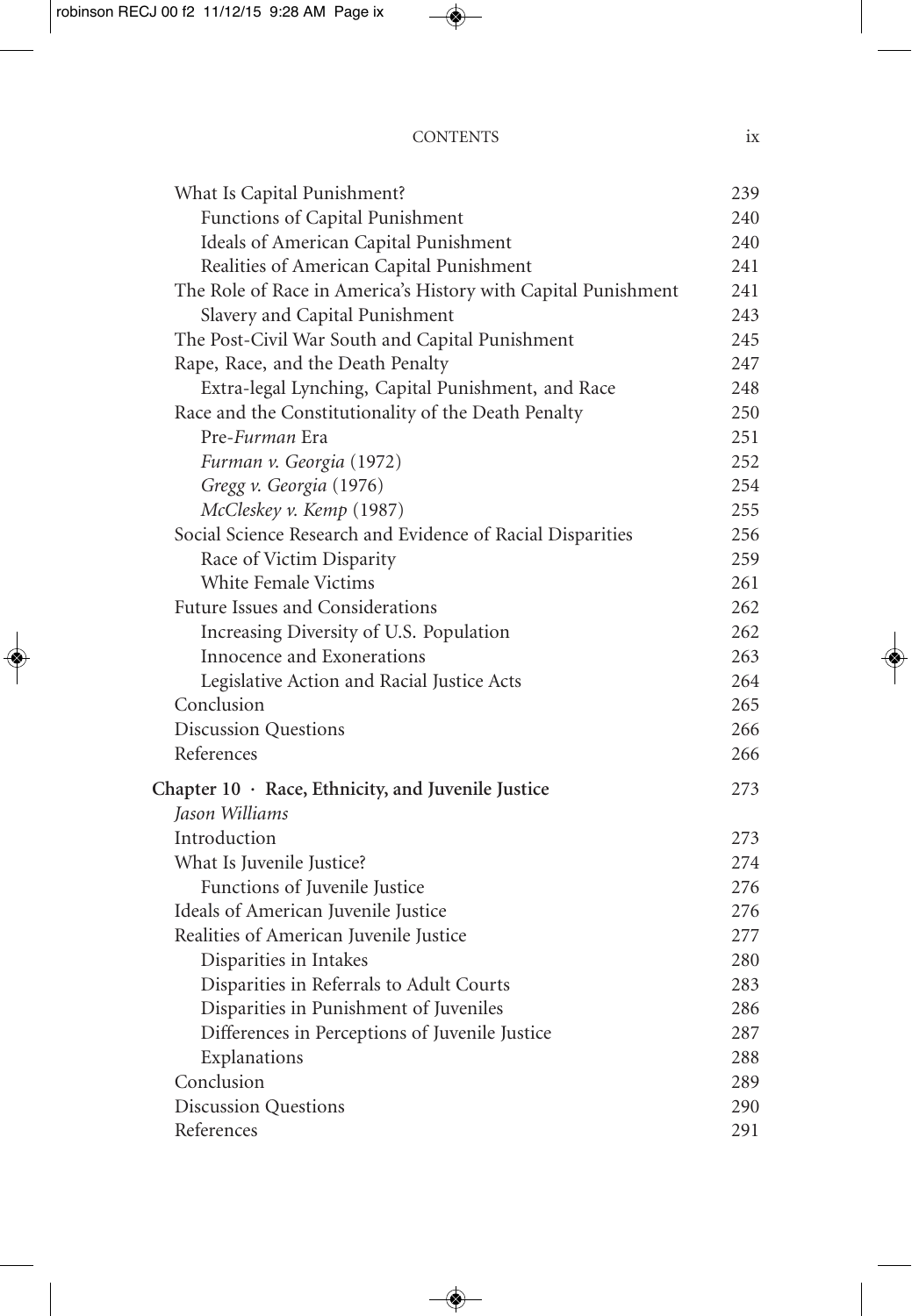#### x CONTENTS

| Chapter $11 \cdot$ Summary and the Future | 295 |
|-------------------------------------------|-----|
| Matthew Robinson                          |     |
| Introduction                              | 295 |
| Race and Ethnicity Revisited              | 296 |
| The Problem in a Nutshell                 | 297 |
| Possible Reforms                          | 300 |
| Police Reforms                            | 300 |
| Court Reforms                             | 302 |
| Correctional Reforms                      | 303 |
| Larger Reforms                            | 304 |
| Conclusion                                | 305 |
| <b>Discussion Questions</b>               | 306 |
| References                                | 306 |
| Index                                     | 307 |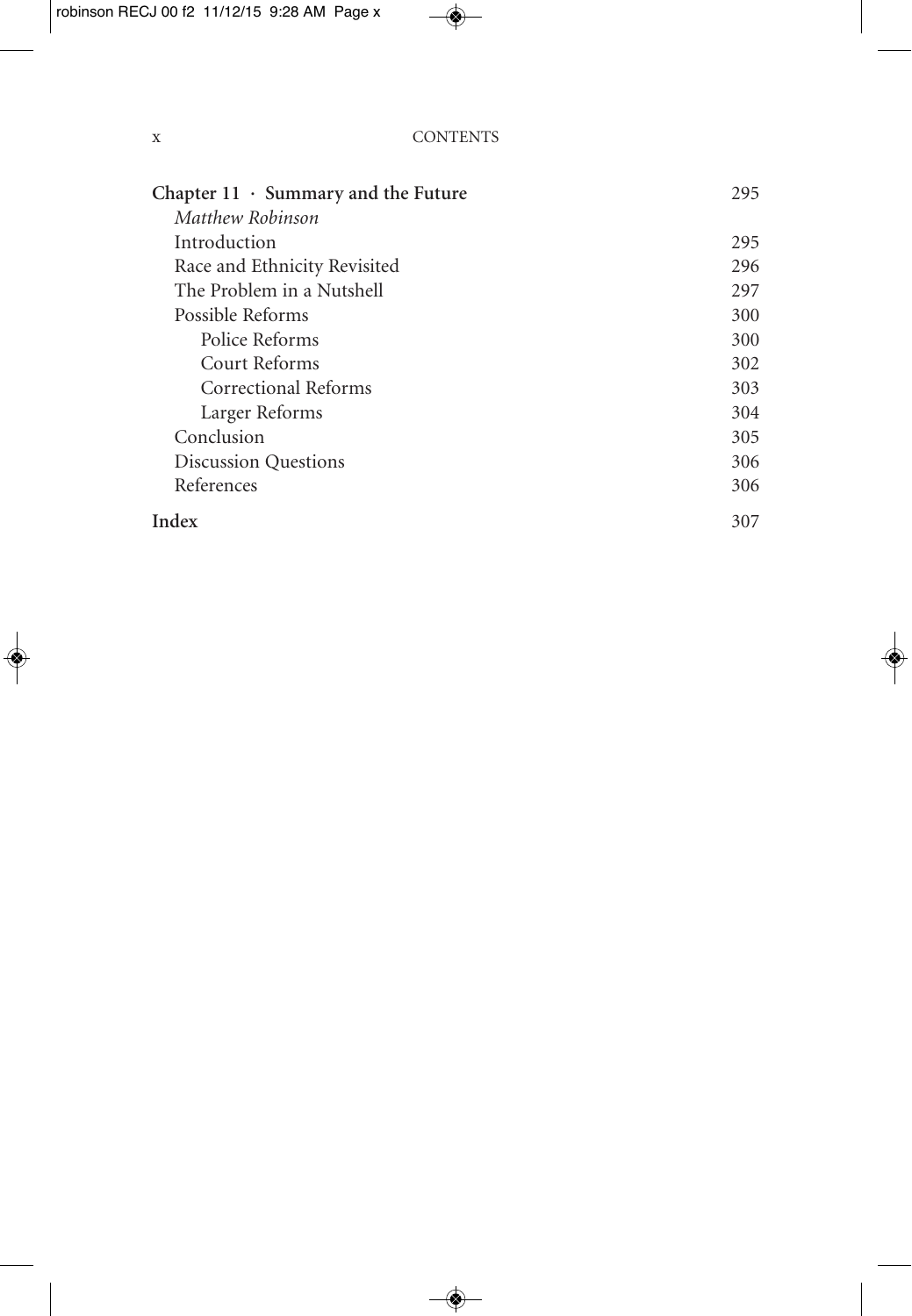### **Preface**

If you've seen the news at all in the past year, you are likely at least aware that the US criminal justice system has a serious *race* problem. Among the many cases of unarmed black men being killed by the police are these:

- Michael Brown in Ferguson, Missouri (who was shot dead after being warned about walking in the middle of a street);
- Jonathan Ferrell in Mecklenburg County, North Carolina (who was shot dead after surviving a car accident and merely trying to seek help);
- Tamir Rice in Cleveland, Ohio (who was shot dead by two officers seconds after they arrived on the scene of a call from a person who told the police a male was pointing a pistol at people but that it was "probably fake" [it was]);
- John Crawford in Beavercreek, Ohio (who was shot dead in Walmart while holding a toy gun); and
- Eric Garner (who was strangled to death on camera with an illegal chokehold maneuver in New York City).

Similarly, issues of *ethnicity* have regularly been in the news, as well. One prominent example is that of immigration in the US—and especially *illegal immigration*—an issue highly relevant to criminal justice. For example, more than 60,000 people each year are convicted for immigration crimes such as illegal entry into the country (Kirkham, 2013), burdening courts and swelling prison populations.

**Race** is a descriptive term used to refer to a group of people that share, or are perceived to share, common hereditary traits such as skin color, hair texture, or eye shape. In the US, we use terms like "Black" and "White" or "African American" or "Caucasian" when referring to different racial groups. **Ethnicity** is more broadly defined as having shared cultural traits like language, food, religion, customs, and traditions. In the US, data on ethnicities are gathered in a more limited way—for example, in the US Census we are asked to identify as "Hispanic or Latino" or "Not Hispanic or Latino."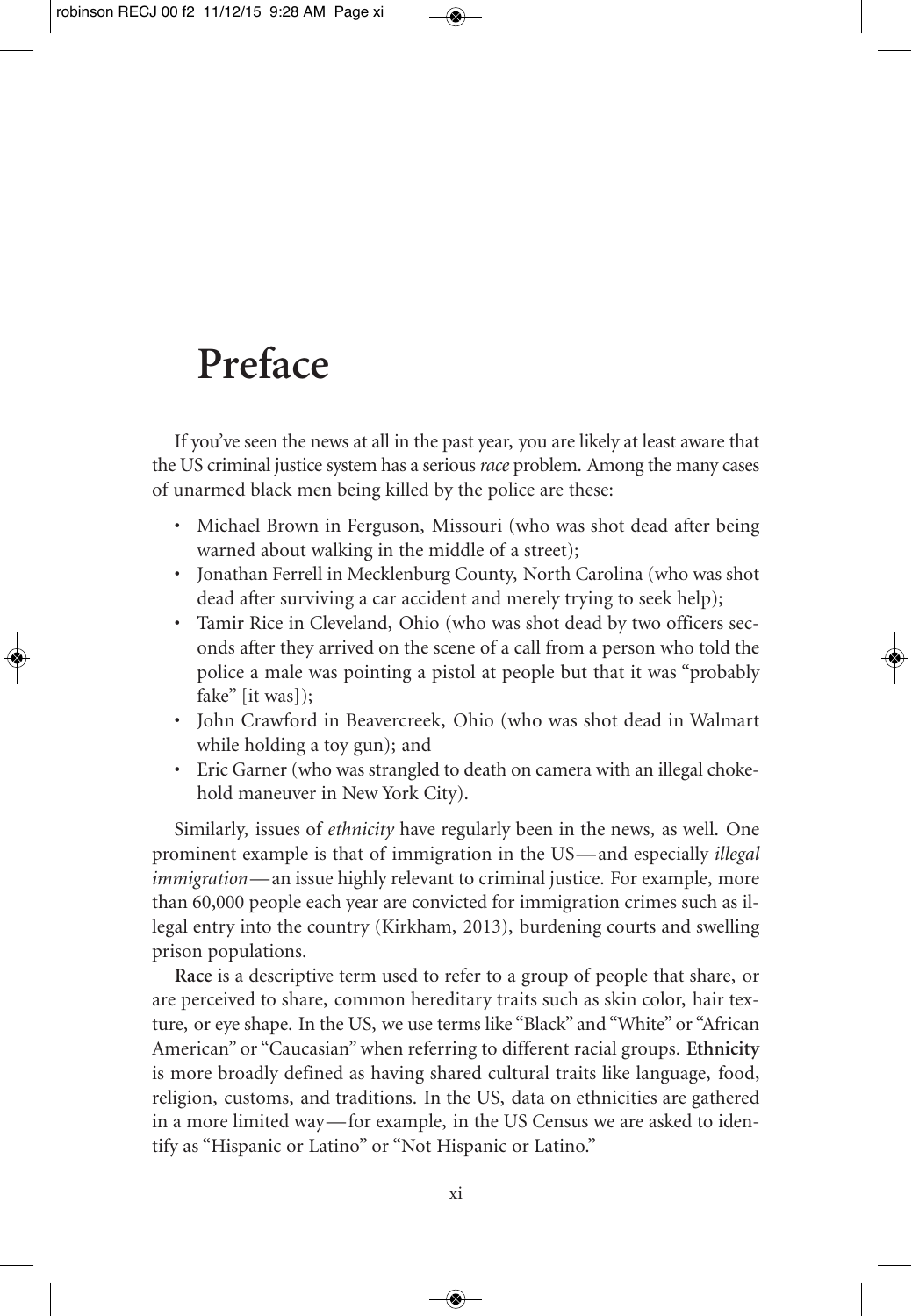#### xii PREFACE

For about as long as the disciplines of criminology and criminal justice have existed, scholars have studied relationships between race and ethnicity and crime and justice processing. Key questions include who is most processed by agencies of criminal and juvenile justice, and why? Data from the US Census Bureau (US Census, 2014) and The Sentencing Project (2014) show that, in 2012, for example, African Americans and Latinos collectively made up about 30% of the US population (13% African American, 17% Latino), yet 58% of all people incarcerated in the United States (36% African American, 22% Latino). Why is this so? Is it because African Americans and Latinos commit more crime? Is it because there is discrimination in policing and courts? Could both be true?

An enormous amount of evidence also points to huge disparities by race and ethnicity in juvenile justice practices, as well. For example, a report by The Sentencing Project (2008) shows that, while African Americans only comprise about 17% of juveniles in the US, they account for more than 45% of arrests of juveniles, almost one-third of referrals to juvenile courts, and more than 40% of waivers to adult court. And a report by the National Council on Crime and Delinquency found that residential placement is about four times higher for African Americans, three times higher for Native Americans, and two times higher for Latinos than for Whites, while racial and ethnic disparities in rates of imprisonment are even greater (Hartney & Vuong, 2009).

The problem has been around so long that it even has a term: **disproportionate minority contact**, a term that refers to the fact that people of color are more likely than Whites to come into contact with agencies of juvenile and criminal justice (Office of Juvenile Justice & Delinquency Prevention, 2012). In fact, reviews by the Office of Juvenile Justice and Delinquency Prevention show evidence that the problem has existed at least since 1989 (Hsia, Bridges, & McHale, 2004; Pope, Lovell, & Hsia, 2012).

Importantly, studies show that different levels of offending do *not* explain disproportionate minority confinement (Huizinga, Thornberry, Knight, Lovergrove, Loeber, Hill, & Farrington 2007). The significance of these data are explained by The Leadership Conference on Civil and Human Rights (2014), one of the most important civil rights organization in the US: "Racially skewed juvenile justice outcomes have dire implications, because the whole point of the juvenile justice system is to head off adult criminality."

*Race, Ethnicity, Crime, and Justice* allows us to provide answers to questions related to why disparities exist in criminal and juvenile justice practices, using empirical data and published studies to inform our conclusions. The goal of the book is provide a thorough, yet brief, summary of what is known about relationships between race, ethnicity, crime, and the practice of justice.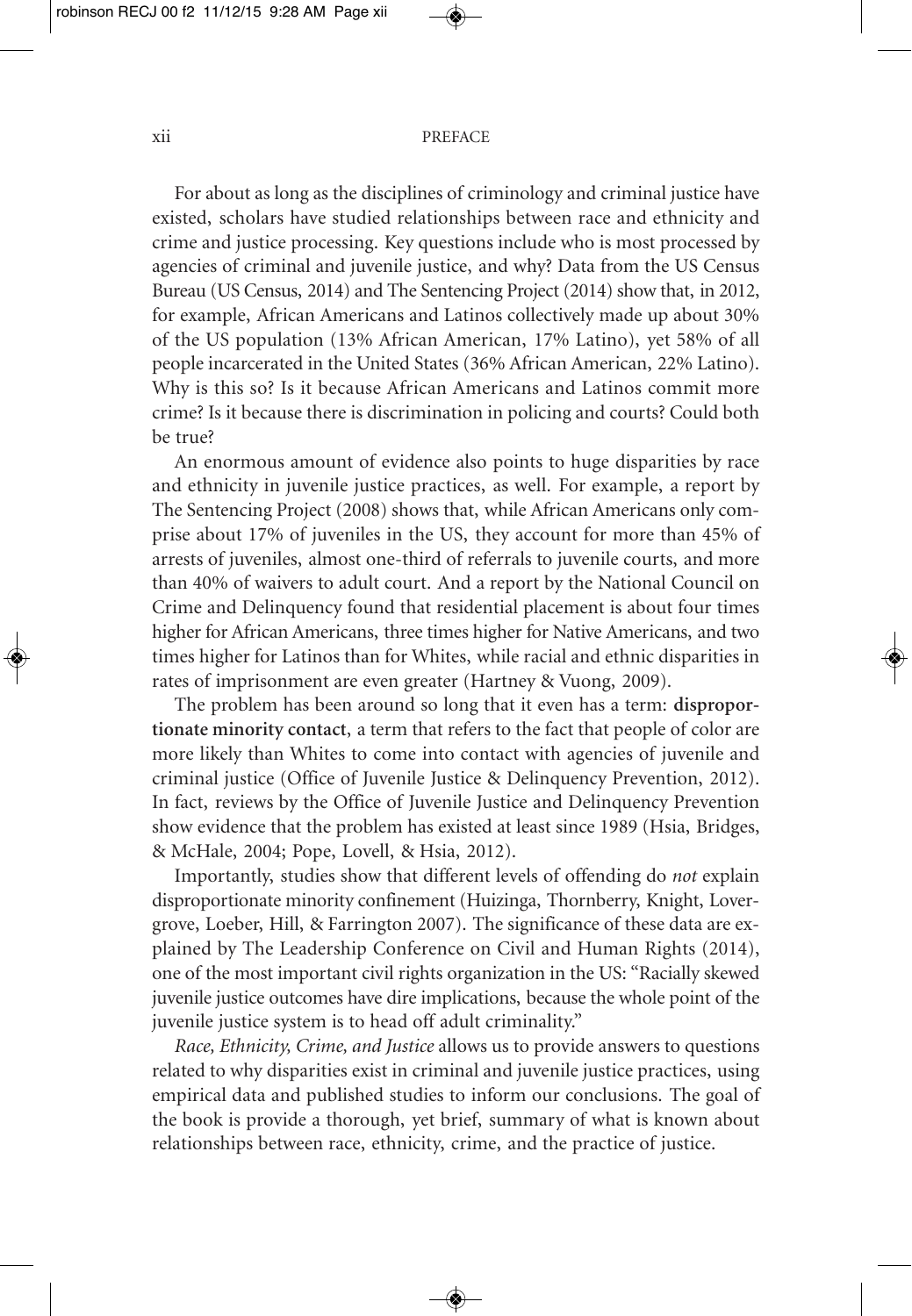#### PREFACE xiii

The authors of the book provide exhaustive coverage of race and ethnicity as they pertain to delinquency and crime, and summarize the most recent studies on race and ethnicity and juvenile and criminal justice practices. This includes how race and ethnicity impact the law, policing, courts, and corrections (including a separate chapter on capital punishment). In the book, the reader learns that there are indeed serious problems in the United States of not only individual discrimination but also institutionalized discrimination; that is, biases against different racial and ethnic groups have become part of American institutions (including criminal law and the mainstream media). The final chapter not only summarizes the entire book, but also offers needed reforms to bring the realities of justice practice more in line with American ideals.

### **References**

- Hartney, C. & Vuong, L. (2009). *Created equal: Racial and ethnic disparities in the US criminal justice system*. Retrieved from: http://www.nccdglobal.org/ sites/default/files/publication\_pdf/created-equal.pdf.
- Hsia, H., Bridges, G., & McHale, R. (2004). *Disproportionate minority contact: 2002 update.* Retrieved from: https://www.ncjrs.gov/pdffiles1/ojjdp/ 201240.pdf.
- Huizinga, D., Thornberry, T., Knight, K., Lovergrove, P., Loeber, R., Hill, K., & Farrington, D. (2007). Disproportionate minority contact in the juvenile justice system: A study of differential minority arrest/referral to court in three cities. Retrieved from: https://www.ncjrs.gov/pdffiles1/ojjdp/grants/ 219743.pdf.
- Kirkham, C., (2013). War on undocumented immigrants threatens to swell US prison population. *Huffington Post*, August 23. Downloaded from: http://www.huffingtonpost.com/2013/08/23/undocumented-immigrantsprison\_n\_3792187.html.
- Leadership Conference on Civil and Human Rights (2014). *Justice on trial*. Chapter five: Race and juvenile justice system. Retrieved from: http:// www.civilrights.org/publications/justice-on-trial/juvenile.html.
- Office of Juvenile Justice and Delinquency Prevention (2012). *Disproportionate minority contact*. http://www.ojjdp.gov/pubs/239457.pdf.
- Pope, C., Lovell, R., & Hsia, H. (2012). *Disproportionate minority contact*: A review of the research literature from 1989 through 2001. Retrieved from: http://www.ojjdp.gov/dmc/pdf/dmc89\_01.pdf.